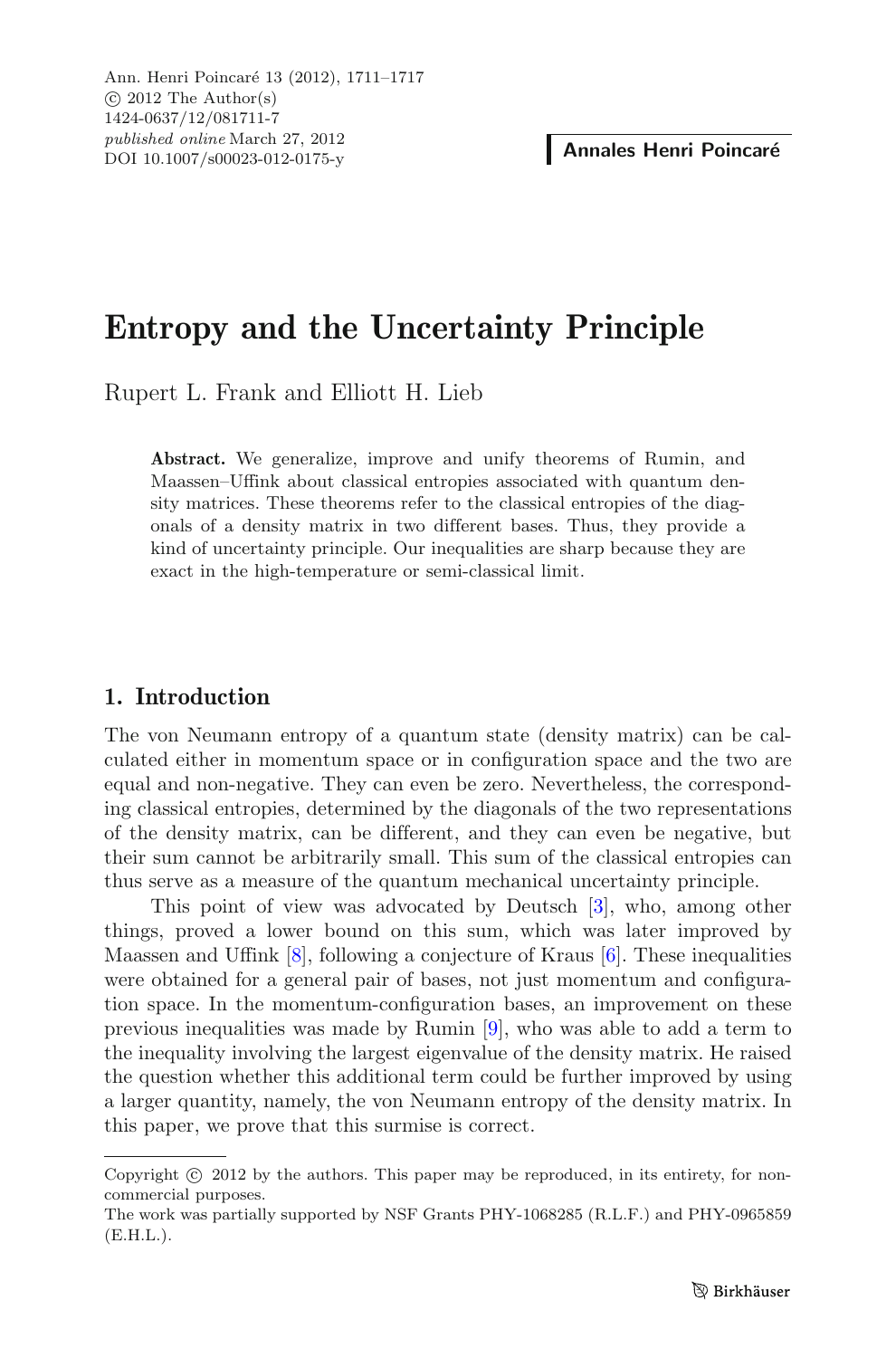We prove even more by combining the Maassen–Uffink investigation with the Rumin surmise. Rumin was concerned with the momentum– configuration space duality, whereas Maassen–Uffink were concerned with arbitrary pairs of bases of the Hilbert space. For this, they introduced a parameter  $c$  which somehow quantifies the disparity between the two bases. As one might expect, the k, x pair has the largest c value, i.e.,  $c = 1$ . We show how our theorem applies to any pair with the corresponding c-dependent improvement found in [\[8](#page-6-0)].

Our theorem and simple proof are supported by a semi-classical intuition, as evidenced by our use of the Golden–Thompson inequality. The only other ingredient in our proof is the Gibbs variational principle. Because our constant in Theorem [2.1](#page-1-0) agrees with the semi-classical limit, it is the best possible.

### **2. Rumin's Conjecture and Its Generalizations**

For any trace class operator  $\gamma \geq 0$  on  $L^2(\mathbb{R}^d)$ , we denote by  $\rho_{\gamma}(x) = \gamma(x, x)$ its density; see [\(2.2\)](#page-2-0) for a precise definition. Moreover, its Fourier transform is

$$
\hat{\gamma}(k, k') = \iint\limits_{\mathbb{R}^d \times \mathbb{R}^d} e^{2\pi i (k \cdot x - k' \cdot x')} \gamma(x, x') \, dx \, dx'
$$

and

$$
\rho_{\widehat{\gamma}}(k) = \widehat{\gamma}(k,k) = \iint\limits_{\mathbb{R}^d \times \mathbb{R}^d} e^{2\pi i k \cdot (x - x')} \gamma(x, x') \, dx \, dx'.
$$

We note that if  $\text{Tr } \gamma = 1$ , then

$$
\int_{\mathbb{R}^d} \rho_\gamma(x) \, \mathrm{d}x = \int_{\mathbb{R}^d} \rho_{\widehat{\gamma}}(k) \, \mathrm{d}k = 1.
$$

<span id="page-1-0"></span>Our main result is

**Theorem 2.1.** *For any*  $\gamma \geq 0$  *with*  $\text{Tr } \gamma = 1$  *and* 

$$
\int_{\mathbb{R}^d} \rho_\gamma(x) \ln_+ \rho_\gamma(x) dx < \infty \quad \text{and} \quad \int_{\mathbb{R}^d} \rho_{\widehat{\gamma}}(k) \ln_+ \rho_{\widehat{\gamma}}(k) dx < \infty,
$$

<span id="page-1-1"></span>*where*  $\ln_+ \rho = \max\{\ln \rho, 0\}$ *, one has* 

$$
-\int_{\mathbb{R}^d} \rho_\gamma(x) \ln \rho_\gamma(x) dx - \int_{\mathbb{R}^d} \rho_{\widehat{\gamma}}(k) \ln \rho_{\widehat{\gamma}}(k) dk \ge -\operatorname{Tr} \gamma \ln \gamma. \tag{2.1}
$$

*Remarks.* (1) While the entropy on the right side of [\(2.1\)](#page-1-1) is necessarily nonnegative, those on the left side can have either sign.

- (2) Inequality  $(2.1)$  is saturated in the semi-classical limit. This can be verified by taking  $\gamma = Z_\beta^{-1} \exp(-\beta(-\Delta + x^2))$  and letting  $\beta \to 0$  (see [\[9](#page-6-1)]).
- (3) For  $\gamma$  of rank one, this is Hirschman's inequality [\[5](#page-5-2)]. This was improved by Beckner [\[1\]](#page-5-3). Because of (2), however, this improvement is not possible if one allows for mixed states (i.e.,  $\gamma$  of higher rank).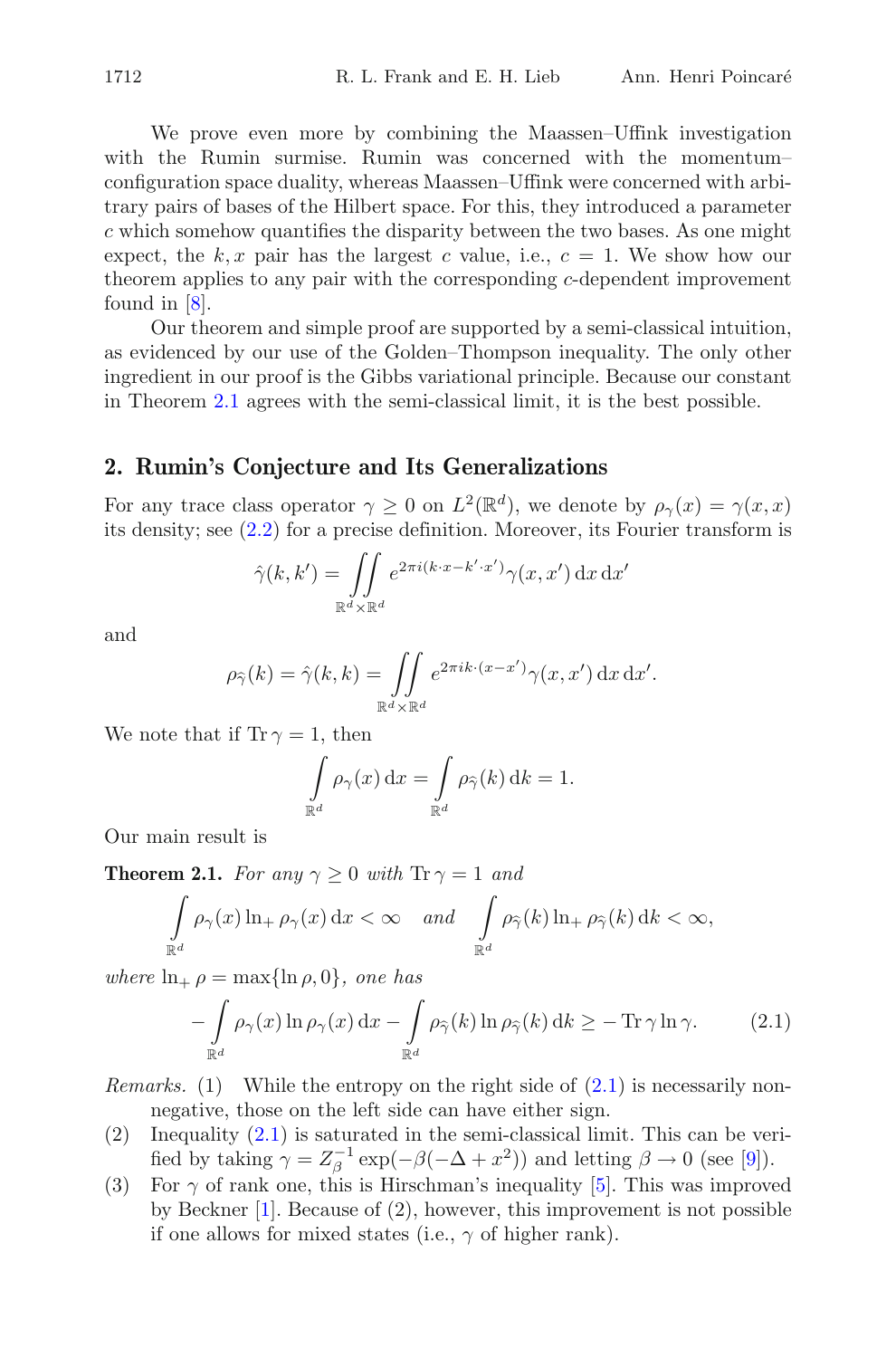- (4) The inequality for  $\gamma$  equal to a multiple of a projection was proved in [\[9\]](#page-6-1). More generally, Rumin proves [\(2.1\)](#page-1-1) with  $\ln ||\gamma||_{\infty}$  instead of  $\text{Tr }\gamma \ln \gamma$ .
- (5) The inequality shares the following tensorization property: If  $d = n + m$ , we can think of  $L^2(\mathbb{R}^d)$  as  $L^2(\mathbb{R}^n) \otimes L^2(\mathbb{R}^m)$ . Then, the main inequality for  $\gamma = \gamma_n \otimes \gamma_m$  equals the sum of the inequalities for  $\gamma_n$  and  $\gamma_m$ .
- (6) If, instead, we define the Fourier transform by

$$
\widetilde{\gamma}(p,q) = \iint e^{i(p \cdot x - q \cdot y)} \gamma(x,y) \frac{\mathrm{d}x \, \mathrm{d}y}{(2\pi)^d}
$$

and

$$
\rho_{\widetilde{\gamma}}(p) = \iint e^{ip \cdot (x-y)} \gamma(x, y) \frac{\mathrm{d}x \, \mathrm{d}y}{(2\pi)^d},
$$

then  $(2.1)$  becomes

$$
- \int \rho_{\gamma}(x) \ln \rho_{\gamma}(x) dx - \int \rho_{\widetilde{\gamma}}(p) \ln \rho_{\widetilde{\gamma}}(p) dp \geq - \operatorname{Tr} \gamma \ln \gamma + d \ln(2\pi).
$$

Theorem [2.1](#page-1-0) is a special case of a more general Theorem [2.2](#page-3-0) below. We listed Theorem [2.1](#page-1-0) separately because it was the starting point of our investigation and was conjectured by Rumin.

The more general theorem includes the discrete case as well as the continuous case in Theorem [2.1.](#page-1-0) It is not entirely a triviality that the discrete and continuous cases are contained in one theorem because, as is well known, many entropy inequalities are true in one case and not in the other. For example, the discrete entropy is always positive while the continuous entropy can be, and often is, negative.

The general set-up consists of two sigma-finite measure spaces  $(X, \mu)$  and  $(Y, \nu)$ . We denote by  $L^2(X)$  and  $L^2(Y)$  the corresponding spaces of squareintegrable functions. Let  $\gamma$  be a non-negative operator on  $L^2(X)$  with  $\text{Tr } \gamma = 1$ . Then, we have  $\gamma = \sum_j \lambda_j |f_j\rangle \langle f_j|$  with orthonormal functions  $f_j$  and numbers  $\lambda_j \in [0,1]$  satisfying  $\sum_j \lambda_j = 1$ . We define the density  $\rho_\gamma$  of  $\gamma$ , a function on  $X$ , by

$$
\rho_{\gamma}(x) = \sum_{j} \lambda_j |f_j(x)|^2. \tag{2.2}
$$

<span id="page-2-1"></span><span id="page-2-0"></span>By monotone convergence, we have

$$
\int_{X} \rho_{\gamma}(x) d\mu(x) = \sum_{j} \lambda_{j} = \text{Tr}\,\gamma = 1.
$$
\n(2.3)

Assume now that there is a unitary operator  $\mathcal{U}: L^2(X) \to L^2(Y)$ . For  $\gamma$ as before, we define an operator  $\hat{\gamma}$  on  $L^2(Y)$  by

$$
\hat{\gamma} = \mathcal{U} \gamma \mathcal{U}^*.
$$

This operator is non-negative and has Tr  $\hat{\gamma} = 1$ . Its density  $\rho_{\hat{\gamma}}$  is defined similarly to that of  $\rho_{\gamma}$ , namely,

$$
\rho_{\widehat{\gamma}}(y) = \sum_j \lambda_j |g_j(y)|^2,
$$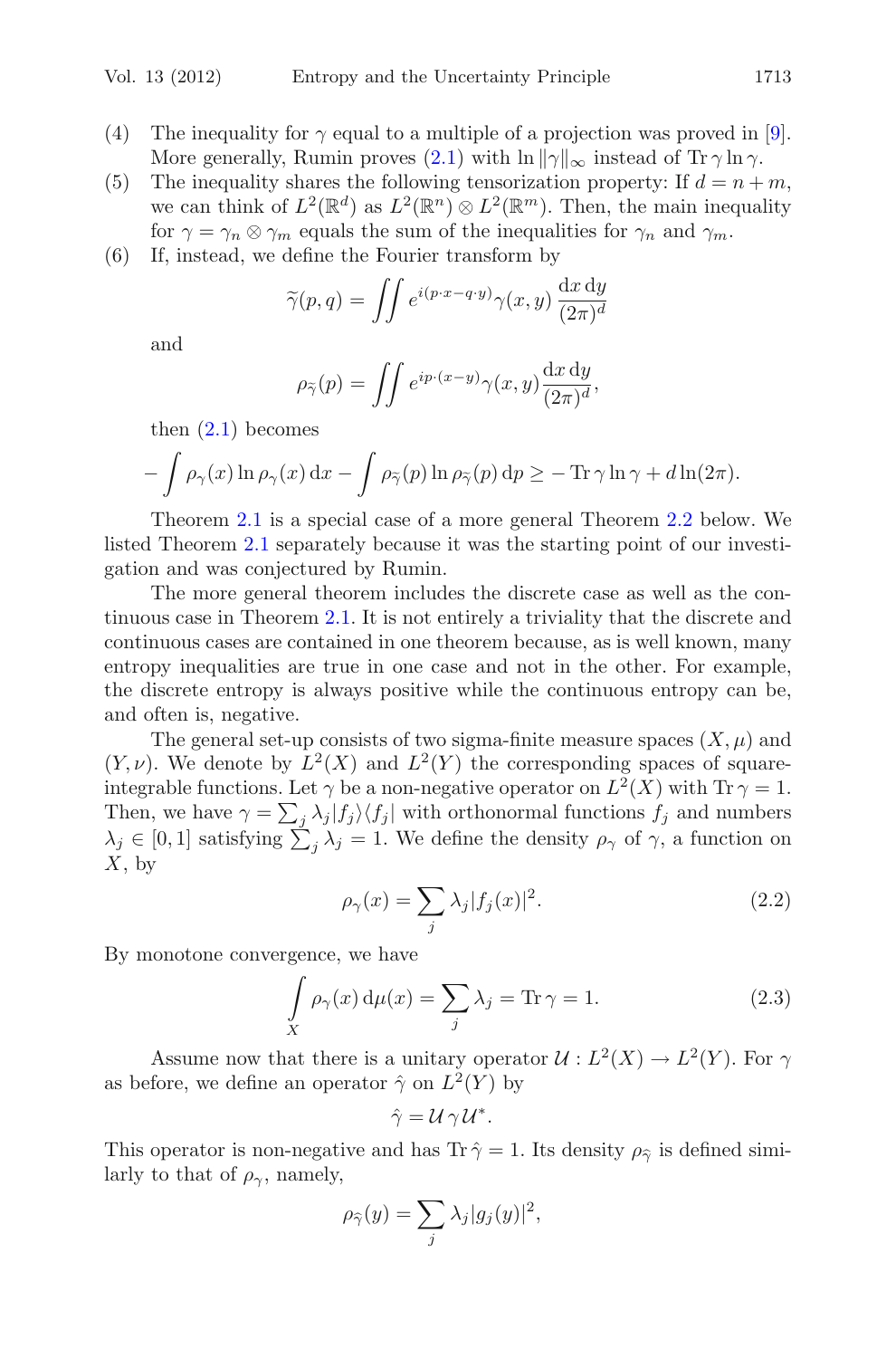<span id="page-3-3"></span>where  $\hat{\gamma} = \sum_{j} \lambda_j |g_j\rangle\langle g_j|$  and  $g_j = \mathcal{U}f_j$ . As in [\(2.3\)](#page-2-1), -  $\int_{Y} \rho_{\hat{\gamma}}(y) d\nu(y) = 1.$  (2.4)

Our final assumption is that U is bounded from  $L^1(X)$  to  $L^{\infty}(Y)$ . This property guarantees that U has an integral kernel  $\mathcal{U}(y, x)$ , whose norm is

$$
\infty > ||\mathcal{U}||_{L^1 \to L^\infty} = \text{ess-sup}_{x,y} |\mathcal{U}(y,x)|
$$
  
 := sup {t : (\mu \times \nu)(\{(x,y) : |U(x,y)| > t\}) > 0}.

<span id="page-3-0"></span>**Theorem 2.2.** *Under the above assumptions, let*  $\gamma > 0$  *be an operator in*  $L^2(X)$ *with*  $\text{Tr } \gamma = 1$  *and such that* 

$$
\int\limits_X \rho_\gamma(x) \ln_+ \rho_\gamma(x) d\mu(x) < \infty \quad and \quad \int\limits_Y \rho_{\widehat{\gamma}}(y) \ln_+ \rho_{\widehat{\gamma}}(y) d\nu(y) < \infty,
$$

<span id="page-3-1"></span>*where*  $\ln_{+} \rho = \max\{\ln \rho, 0\}$ *. Then* 

$$
-\int_{X} \rho_{\gamma}(x) \ln \rho_{\gamma}(x) d\mu(x) - \int_{Y} \rho_{\hat{\gamma}}(y) \ln \rho_{\hat{\gamma}}(y) d\nu(y)
$$
  
 
$$
\geq - \operatorname{Tr} \gamma \ln \gamma - 2 \ln ||\mathcal{U}||_{L^{1} \to L^{\infty}}.
$$
 (2.5)

We illustrate this theorem by some **examples**.

- 1. If  $X = Y = \mathbb{R}^d$  with Lebesgue measure and U the Fourier transform (i.e.,  $\mathcal{U}(k, x) = e^{-2\pi i k \cdot x}$ ), then we recover Theorem [2.1.](#page-1-0) In this case,  $-2 \ln ||\mathcal{U}||_{L^1 \to L^\infty} = 0.$
- 2. Let  $\ddot{X} = (-L/2, L/2)$  with Lebesgue measure,  $Y = L^{-1}\mathbb{Z}$  with  $L^{-1}$ times counting measure and let  $U$  be the discrete Fourier transform, that is,  $\mathcal{U}(k, x) = e^{-2\pi i k x}$ . Then [\(2.5\)](#page-3-1) holds with  $-2 \ln ||\mathcal{U}||_{L^1 \to L^\infty} = 0$ .
- 3. Let  $X = Y = \mathbb{Z}/N\mathbb{Z} = \{0, 1, \ldots, N-1\}$  for some  $N \in \mathbb{N}$  with counting measure and let  $\mathcal{U}(k,n) = N^{-1/2}e^{-i2\pi kn/N}$ . Then [\(2.5\)](#page-3-1) holds with  $-2 \ln \| \mathcal{U} \|_{L^1 \to L^\infty} = \ln N.$
- 4. The following is a generalization of Example  $(3)$  and is related to  $[3,6,8]$  $[3,6,8]$  $[3,6,8]$  $[3,6,8]$ . Let  $(|a_j\rangle)_j$  and  $(|b_k\rangle)_k$  two orthonormal bases in a separable Hilbert space  ${\mathcal H}$  and put

$$
c = \sup_{j,k} |\langle a_j | b_k \rangle|.
$$

By the Schwarz inequality,  $0 < c \leq 1$ . Let  $\gamma \geq 0$  be an operator on  $\mathcal{H}$ with Tr  $\gamma = 1$ . Define

$$
p_j := \langle a_j | \gamma | a_j \rangle, \qquad q_k := \langle b_k | \gamma | b_k \rangle.
$$

<span id="page-3-2"></span>Then

$$
-\sum_{j} p_j \ln p_j - \sum_{k} q_k \ln q_k \geq -\operatorname{Tr} \gamma \ln \gamma - 2 \ln c,\tag{2.6}
$$

which follows from Theorem [2.2](#page-3-0) by noting that, if the change of bases is denoted by U, then  $||U||_{L^1 \to L^{\infty}} = c$ . The weaker inequality without the term  $\text{Tr } \gamma \ln \gamma$  on the right side was shown in [\[8\]](#page-6-0) with a different proof.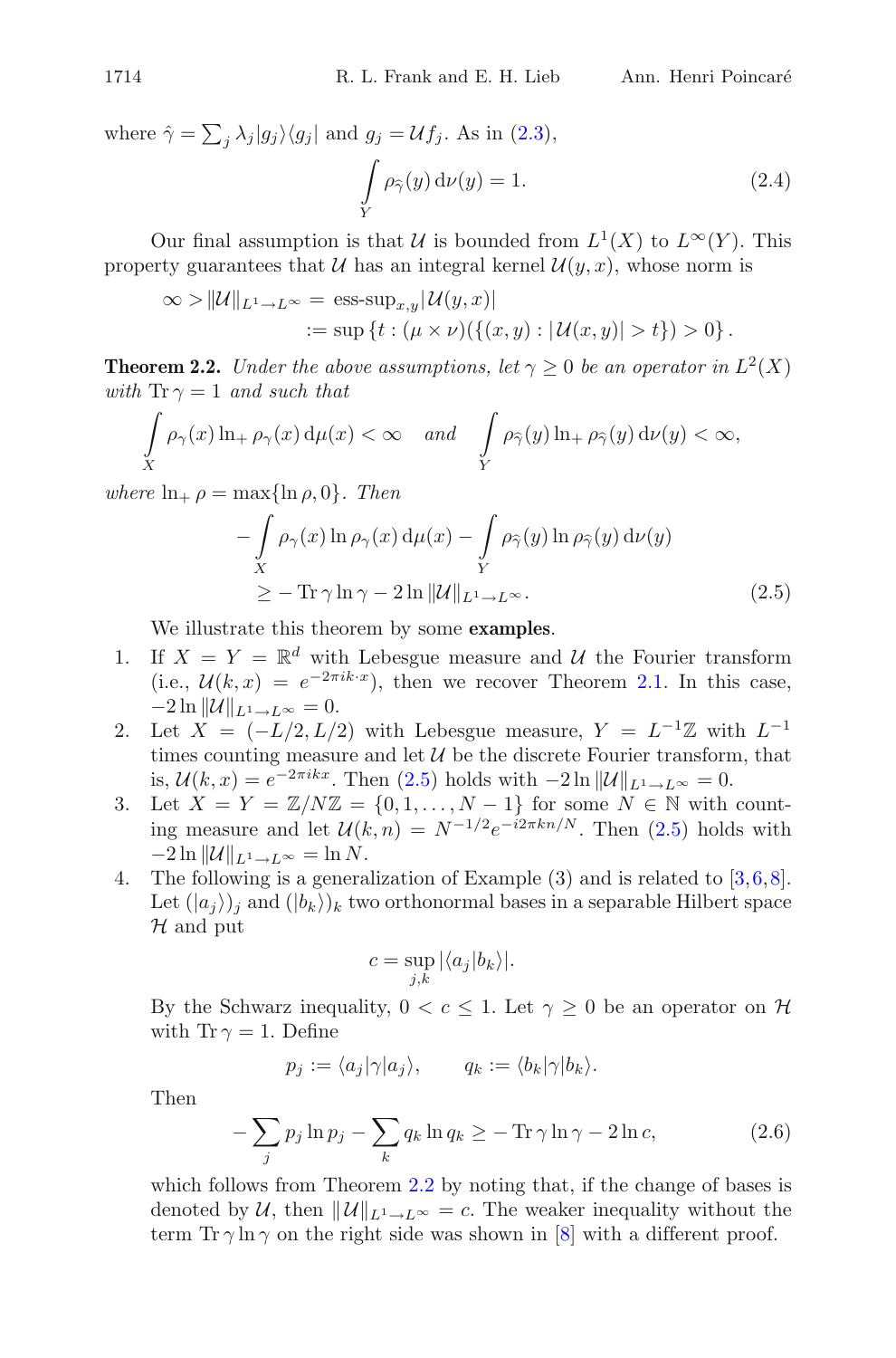In passing, we note that each of the entropies on the left side of  $(2.6)$  is greater than or equal to  $-\text{Tr }\gamma \ln \gamma$ . This follows from the concavity of  $-p \ln p$ , the fact (derived from the variational principle) that the sequence  $(p_i)$  is majorized by the sequence of eigenvalues of  $\gamma$ , and Karamata's theorem (see, e.g.,  $[4]$  $[4]$  or [\[7](#page-6-2), Rem. 4.7]).

## **3. Proof of Theorem 2.2**

<span id="page-4-0"></span>Our proof is based on the following two well-known lemmas in quantum statistical mechanics (see, e.g.,  $[2,10]$  $[2,10]$  $[2,10]$ ).

**Lemma 3.1** (Gibbs variational principle). *Let* H *be a self-adjoint operator such that*  $e^{-H}$  *is trace class. Then for any*  $\gamma \geq 0$  *with*  $\text{Tr } \gamma = 1$ *,* 

$$
\operatorname{Tr} \gamma H + \operatorname{Tr} \gamma \ln \gamma \ge -\ln \operatorname{Tr} e^{-H}
$$

<span id="page-4-1"></span>*with equality iff*  $\gamma = \exp(-H)/\text{Tr} \exp(-H)$ .

**Lemma 3.2** (Golden–Thompson inequality). *For self-adjoint operators* A *and* B*, bounded from above,*

$$
\text{Tr}\,e^{A+B}\leq\text{Tr}\,e^{A/2}e^{B}e^{A/2}.
$$

*Proof of Theorem* [2.2](#page-3-0). We first assume that the functions  $\rho_{\gamma}$  and  $\rho_{\hat{\gamma}}$  are bounded from above and note that

$$
- \int \rho_{\gamma}(x) \ln \rho_{\gamma}(x) d\mu(x) - \int \rho_{\widehat{\gamma}}(y) \ln \rho_{\widehat{\gamma}}(y) d\nu(y) = \text{Tr} \gamma H
$$

with the operator  $H = -\ln \rho_{\gamma} - \mathcal{U}^* \ln \rho_{\hat{\gamma}} \mathcal{U}$  in  $L^2(X)$ . Here,  $\ln \rho_{\gamma}$  and  $\ln \rho_{\hat{\gamma}}$ are considered as multiplication operators, and we used the fact that  $\text{Tr}_{L^2(X)}$  $\mathcal{U}^* A \mathcal{U} = \text{Tr}_{L^2(Y)} A$ . By Lemmas [3.1](#page-4-0) and [3.2,](#page-4-1)

$$
-\int \rho_{\gamma}(x) \ln \rho_{\gamma}(x) d\mu(x) - \int \rho_{\hat{\gamma}}(y) \ln \rho_{\hat{\gamma}}(y) d\nu(y) + \text{Tr} \gamma \ln \gamma
$$
  
\n
$$
\geq -\ln \text{Tr} e^{-H}
$$
  
\n
$$
\geq -\ln \text{Tr} \rho_{\gamma}^{1/2} \mathcal{U}^* \rho_{\hat{\gamma}} \mathcal{U} \rho_{\gamma}^{1/2}.
$$

The trace on the right side is the square of the Hilbert–Schmidt norm of the operator  $\rho_{\hat{\gamma}}^{1/2} \mathcal{U} \rho_{\gamma}^{1/2}$ , which has the kernel

$$
\rho_{\widehat{\gamma}}(y)^{1/2} \mathcal{U}(y,x) \rho_{\gamma}(x)^{1/2}.
$$

Thus,

$$
\begin{split} \text{Tr}\, \rho_\gamma^{1/2} \mathcal{U}^* \rho_{\widehat{\gamma}} \, \mathcal{U} \rho_\gamma^{1/2} &= \iint\limits_{X \times Y} \rho_{\widehat{\gamma}}(y) |\, \mathcal{U}(y,x)|^2 \rho_\gamma(x) \, \mathrm{d}\mu(x) \, \mathrm{d}\nu(y) \\ &\leq \|\mathcal{U}\|_{L^1 \to L^\infty}^2 \int\limits_Y \rho_{\widehat{\gamma}}(y) \, \mathrm{d}\nu(y) \, \int\limits_X \rho_\gamma(x) \, \mathrm{d}\mu(x). \end{split}
$$

By [\(2.3\)](#page-2-1) and [\(2.4\)](#page-3-3), this equals  $||\mathcal{U}||_{L^1 \to L^{\infty}}^2$ , which proves the theorem for bounded  $\rho_{\gamma}$  and  $\rho_{\hat{\gamma}}$ .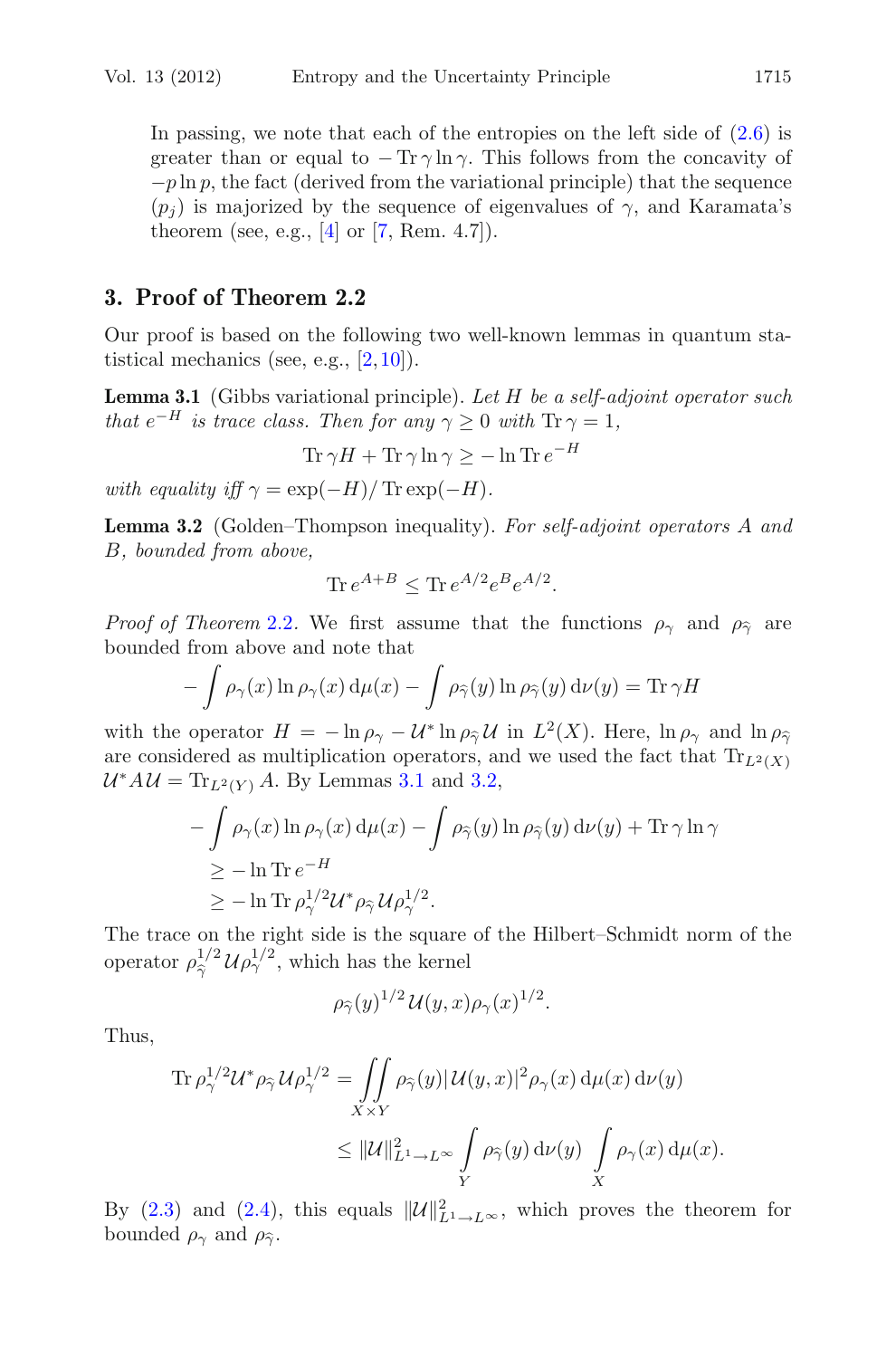The general case follows by a simple approximation argument. We consider 
$$
H^{(M)} = -\ln \rho_{\gamma}^{(M)} - \mathcal{U}^* \ln \rho_{\hat{\gamma}}^{(M)} \mathcal{U}
$$
 for  $M \geq 1$ , where  $\rho_{\gamma}^{(M)}(x) := \min{\{\rho_{\gamma}(x), M\}}$  and similarly for  $\rho_{\hat{\gamma}}^{(M)}(y)$ . Then, the previous argument yields

$$
\operatorname{Tr} \gamma H^{(M)} + \operatorname{Tr} \gamma \ln \gamma \ge -\ln \left( \|\mathcal{U}\|_{L^1 \to L^\infty}^2 \int_Y \rho_{\widehat{\gamma}}^{(M)}(y) \mathrm{d} \nu(y) \int_X \rho_{\gamma}^{(M)}(x) \mathrm{d} \mu(x) \right)
$$
  

$$
\ge -2 \ln \|\mathcal{U}\|_{L^1 \to L^\infty}.
$$

On the other hand, we may assume that the integrals  $\int_X \rho_\gamma(x) \ln \rho_\gamma(x) d\mu(x)$ and  $\int_Y \rho_{\hat{\gamma}}(y) \ln \rho_{\hat{\gamma}}(y) d\nu(y)$  are finite, for otherwise there is nothing to prove. Here  $\ln \rho = \max\{-\ln \rho, 0\}$ . In that case, by monotone convergence,

$$
\lim_{M \to \infty} \text{Tr } \gamma H^{(M)} \n= \lim_{M \to \infty} \left( - \int \rho_{\gamma}(x) \ln \rho_{\gamma}^{(M)}(x) d\mu(x) - \int \rho_{\widehat{\gamma}}(y) \ln \rho_{\widehat{\gamma}}^{(M)}(y) d\nu(y) \right) \n= - \int \rho_{\gamma}(x) \ln \rho_{\gamma}(x) d\mu(x) - \int \rho_{\widehat{\gamma}}(y) \ln \rho_{\widehat{\gamma}}(y) d\nu(y).
$$

This proves the theorem in the general case.  $\Box$ 

*Note added in proof.* After receiving an advance copy of this paper, Michel Rumin was able to extend our results and technique to POVMs in *An entropic uncertainty principle for positive operator valued measures*, arXiv:1109.5889. Lett. Math. Phys. online first DOI[:10.1007/s11005-011-0543-4.](http://dx.doi.org/10.1007/s11005-011-0543-4)

### **Acknowledgements**

The authors are grateful to M. Rumin for comments on a previous version of this paper.

### <span id="page-5-3"></span>**References**

- [1] Beckner, W.: Inequalities in Fourier analysis. Ann. Math. (2) **102**(1), 159–182 (1975)
- <span id="page-5-5"></span>[2] Carlen, E.A.: Trace inequalities and quantum entropy. An introductory course. In: Sims, R., Ueltschi, D. (eds.) Entropy and the Quantum. Contemporary Mathematics, vol. 529, pp. 73–140. American Mathematical Society, Providence (2010)
- <span id="page-5-0"></span>[3] Deutsch, D.: Uncertainty in quantum measurements. Phys. Rev. Lett. **50**, 631– 633 (1983)
- <span id="page-5-4"></span>[4] Hardy, G.H., Littlewood, J.E., P´olya, G.: Inequalities. Cambridge University Press, Cambridge (1952)
- <span id="page-5-2"></span>[5] Hirschman, I.I. Jr.: A note on entropy. Am. J. Math. **79**, 152–156 (1957)
- <span id="page-5-1"></span>[6] Kraus, K.: Complementary observables and uncertainty relations. Phys. Rev. D **35**, 3070–3075 (1987)